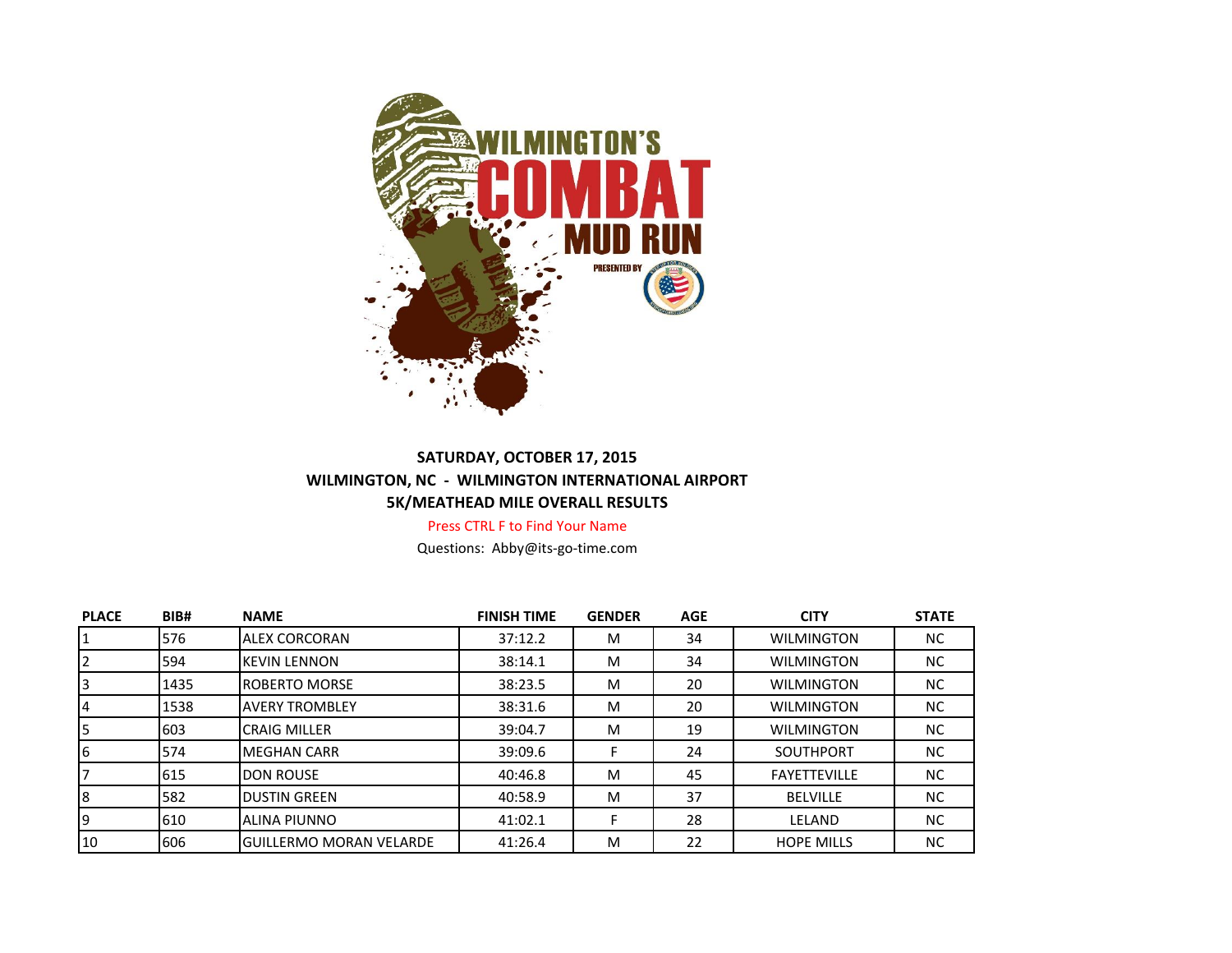| 11 | 592  | <b>RAKSMEY IV</b>       | 42:45.3 | M | 33 | <b>WILMINGTON</b>         | ΝC        |
|----|------|-------------------------|---------|---|----|---------------------------|-----------|
| 12 | 622  | <b>SCOTT STALLS</b>     | 42:49.4 | M | 45 | <b>WILMINGTON</b>         | NC.       |
| 13 | 609  | <b>JEFFREY PETERSON</b> | 42:52.1 | M | 39 | <b>WILMINGTON</b>         | NC.       |
| 14 | 631  | AMBER DAWN WILLENBRING  | 42:55.7 | F | 33 | <b>WILMINGTON</b>         | ΝC        |
| 15 | 1210 | <b>WILLIAM BALL</b>     | 43:15.6 | M | 20 | <b>WILMINGTON</b>         | <b>NC</b> |
| 16 | 1467 | MICHAEL PIUNNO          | 43:20.5 | M | 27 | <b>WILMINGTON</b>         | ΝC        |
| 17 | 1260 | <b>JAMAAL CLAIR</b>     | 44:07.0 | M | 28 | <b>WILMINGTON</b>         | NC.       |
| 18 | 620  | <b>DWIGHT SMITH</b>     | 44:13.3 | M | 40 | <b>WILMINGTON</b>         | NC.       |
| 19 | 635  | <b>LUKE FARRELL</b>     | 44:42.9 | M | 30 | <b>HAMPSTEAD</b>          | <b>NC</b> |
| 20 | 571  | <b>TRANDEN BLACK</b>    | 45:14.4 | M | 19 | <b>BURGAW</b>             | NC.       |
| 21 | 618  | DANIEL SHANK            | 45:16.1 | M | 33 | <b>BURGAW</b>             | NC.       |
| 22 | 598  | <b>CACEY MARASCO</b>    | 45:17.4 | M | 27 | <b>WILMINGTON</b>         | NC.       |
| 23 | 575  | <b>JOSEPH CASE</b>      | 46:01.2 | M | 38 | <b>WILMINGTON</b>         | NC.       |
| 24 | 570  | <b>MICHAEL BALL</b>     | 46:41.0 | M | 29 | <b>ROCKY POINT</b>        | NC.       |
| 25 | 1489 | JOSEPH SANCHEZ          | 46:44.9 | M | 22 | <b>WILMINGTON</b>         | NC.       |
| 26 | 1438 | <b>CHARLOTTE MUNDY</b>  | 46:46.8 | F | 42 | <b>WILMINGTON</b>         | NC.       |
| 27 | 628  | CHRIS VALVERDE          | 47:33.6 | M | 40 | LELAND                    | ΝC        |
| 28 | 619  | <b>CLAY SHEETS</b>      | 48:43.8 | M | 29 | <b>WILMINGTON</b>         | NС        |
| 29 | 1206 | <b>ANDRES ARELLANO</b>  | 49:51.8 | M | 24 | <b>HOLLY RIDGE</b>        | <b>NC</b> |
| 30 | 1306 | <b>MASON FORD</b>       | 49:56.0 | M | 21 | <b>SUPERIOR</b>           | MN        |
| 31 | 1577 | <b>JAMES WORTHEN</b>    | 49:59.5 | M | 20 | SNEADS FERRY              | ΝC        |
| 32 | 1261 | RANDY CLOUGH            | 50:03.6 | M | 18 | EFFINGHAM                 | IL.       |
| 33 | 626  | <b>MISTY SWORD</b>      | 50:43.4 | F | 39 | <b>HAMPSTEAD</b>          | ΝC        |
| 34 | 639  | <b>CHASE SHUMATE</b>    | 51:15.4 | M | 30 | <b>WILMINGTON</b>         | <b>NC</b> |
| 35 | 640  | ELIZABETH WARD          | 51:17.8 | F | 23 | <b>GREENVILLE</b>         | ΝC        |
| 36 | 641  | <b>CHRISTINA PERRY</b>  | 51:19.4 | F | 26 | WILMINGTON                | NC.       |
| 37 | 625  | ALEXANDER STOPSACK      | 51:55.3 | M | 23 | <b>HAMPSTEAD</b>          | <b>NC</b> |
| 38 | 627  | <b>JEREMY THOMAS</b>    | 53:38.5 | M | 36 | <b>WILMINGTON</b>         | ΝC        |
| 39 | 599  | <b>BRENNA MCCOLL</b>    | 53:45.0 | F | 29 | <b>DURHAM</b>             | ΝC        |
| 40 | 591  | ANDI IV                 | 53:45.6 | F | 18 | <b>WILMINGTON</b>         | ΝC        |
| 41 | 568  | <b>HENRY ARIZA</b>      | 53:46.9 | M | 30 | <b>DURHAM</b>             | NC.       |
| 42 | 636  | <b>WILLIAM GEISLER</b>  | 55:54.3 | M | 47 | <b>WRIGHTSVILLE BEACH</b> | <b>NC</b> |
| 43 | 1462 | <b>DAVID PATTERSON</b>  | 56:19.0 | M | 29 | <b>WILMINGTON</b>         | NC.       |
| 44 | 602  | <b>MEGEAN MEEHAN</b>    | 58:25.3 | F | 25 | <b>JACKSONVILLE</b>       | ΝC        |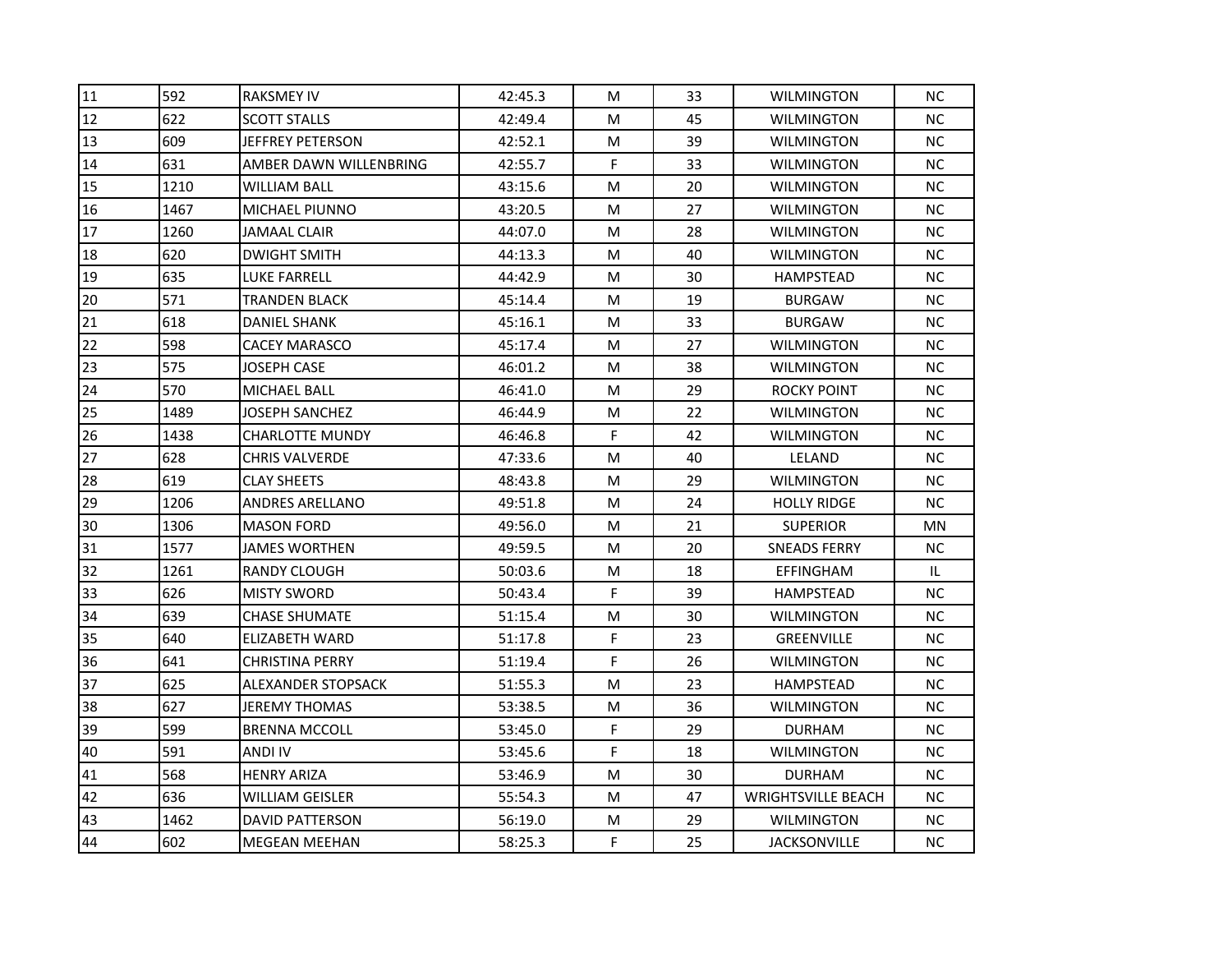| 45 | 601  | <b>DEBBIE MEEHAN</b>    | 58:26.7   | F           | 50 | <b>JACKSONVILLE</b> | NС        |
|----|------|-------------------------|-----------|-------------|----|---------------------|-----------|
| 46 | 632  | SABRA BRYANT            | 59:30.4   | F           | 23 | <b>NEW BERN</b>     | NC.       |
| 47 | 613  | <b>JASON ROEDER</b>     | 59:48.3   | M           | 41 | <b>NEW BERN</b>     | <b>NC</b> |
| 48 | 612  | <b>CINDY ROEDER</b>     | 59:50.3   | F           | 40 | NEW BERN            | NC.       |
| 49 | 597  | <b>EMILY LYONS</b>      | 1:01:38.1 | F           | 24 | <b>FAYETTEVILLE</b> | NC.       |
| 50 | 579  | LAUREN CREECH           | 1:01:45.8 | F           | 31 | <b>FAYETTEVILLE</b> | NC.       |
| 51 | 633  | <b>JEREMY WILSON</b>    | 1:02:08.2 | M           | 35 | <b>WILMINGTON</b>   | ΝC        |
| 52 | 634  | <b>BLAIR WALTON</b>     | 1:02:09.4 | M           | 34 | <b>WILMINGTON</b>   | NC.       |
| 53 | 590  | <b>MANNIZESS IMSON</b>  | 1:02:11.7 | F           | 34 | <b>FORT MILL</b>    | SC        |
| 54 | 604  | <b>BRYAN MOORE</b>      | 1:02:13.1 | M           | 42 | LELAND              | NC.       |
| 55 | 569  | ROGER AUTRY             | 1:03:11.0 | M           | 38 | WILMINGTON          | ΝC        |
| 56 | 593  | SAM JOHNSON             | 1:03:13.2 | M           | 37 | <b>WILMINGTON</b>   | NC.       |
| 57 | 617  | <b>JOSE SANTAMARIA</b>  | 1:04:44.9 | M           | 36 | <b>FAYETTEVILLE</b> | NC.       |
| 58 | 648  | <b>DWAYNE CLEARY</b>    | 1:07:07.4 | M           | 34 | <b>WILMINGTON</b>   | NC.       |
| 59 | 644  | PETE TAYLOR             | 1:07:08.7 | M           | 57 | <b>GAINSVILLE</b>   | GA        |
| 60 | 646  | LARUEN LINETT           | 1:07:18.7 | F           | 29 | <b>WILMINGTON</b>   | NC.       |
| 61 | 647  | <b>KEVIN WEST</b>       | 1:07:29.2 | M           | 45 | <b>WILMINGTON</b>   | ΝC        |
| 62 | 608  | <b>BRADFORD OWENS</b>   | 1:08:49.9 | M           | 26 | LUMBERTON           | ΝC        |
| 63 | 596  | <b>JUAN LOPEZ</b>       | 1:08:56.4 | M           | 24 | <b>CASTLE HAYNE</b> | <b>NC</b> |
| 64 | 580  | DANIEL DOHERTY          | 1:09:52.3 | M           | 67 | <b>LONGS</b>        | <b>SC</b> |
| 65 | 586  | <b>CLAYTON HARDING</b>  | 1:11:49.0 | M           | 27 | <b>WILMINGTON</b>   | NC.       |
| 66 | 585  | <b>BRITTNI HARDING</b>  | 1:11:51.0 | F           | 26 | <b>WILMINGTON</b>   | NC.       |
| 67 | 642  | JOHN HARDING            | 1:11:51.9 | M           | 67 | <b>WILMINGTON</b>   | NC.       |
| 68 | 1629 | <b>AMANDA STEWART</b>   | 1:11:58.6 | F           | 26 | <b>BRUNSWICK</b>    | <b>ME</b> |
| 69 | 1440 | SARAH MUNSON            | 1:12:00.2 | F           | 26 | <b>WILMINGTON</b>   | NC.       |
| 70 | 572  | STEPHANIE BRITTAIN      | 1:12:12.3 | F           | 46 | <b>WILMINGTON</b>   | NC.       |
| 71 | 600  | <b>KRISTEN MCZEKE</b>   | 1:13:23.6 | $\mathsf F$ | 45 | <b>WILMINGTON</b>   | NC.       |
| 72 | 588  | HEATHER HATTON          | 1:28:04.9 | F           | 42 | <b>WILMINGTON</b>   | NС        |
| 73 | 638  | <b>STEVEN TROCHE</b>    | 1:28:09.4 | M           | 28 | <b>JACKSONVILLE</b> | ΝC        |
| 74 | 611  | <b>CHADWICK ROBERTS</b> | 1:28:16.8 | M           | 37 | <b>WILMINGTON</b>   | ΝC        |
| 75 | 637  | LARA CREECH             | 1:28:21.8 | F           | 44 | <b>SURF CITY</b>    | NC.       |
| 76 | 630  | ANGILA BERNI            | 1:28:30.2 | F           | 35 | <b>WILMINGTON</b>   | NC.       |
| 77 | 587  | <b>BRYAN HATTON</b>     | 1:28:31.5 | M           | 50 | <b>WILMINGTON</b>   | NC.       |
| 78 | 623  | <b>DOREEN STAMOS</b>    | 1:28:35.2 | F           | 48 | LELAND              | ΝC        |